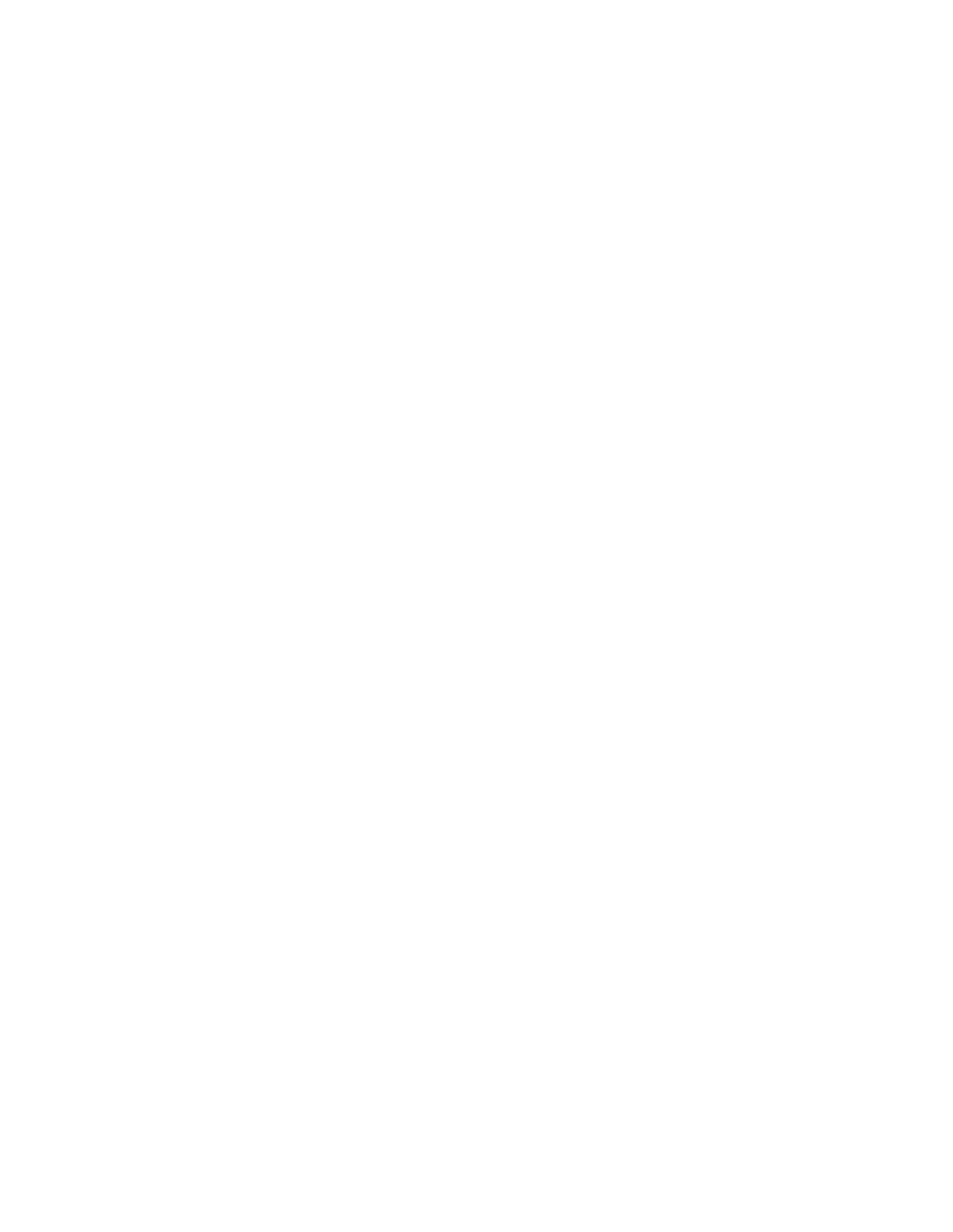## **San Joaquin Levee Evaluations Project (SJLE Project) (2013 MAP Study 13)**

The SJLE Project is led by a DWR Team form the Division of Flood Management, Flood Projects Office. The project goal is to assist SJRRP in assessing flood risks and identify potential mitigation strategies to maintain acceptable flood risk management associated with actions of the SJRRP with respect to levee seepage and stability. The technical evaluations for this project are being performed by DWR Non-Urban Levee Evaluations Program technical staff.

## Project Status

DWR has prioritized levee segments within the SJRRP study area for geotechnical evaluation based on flow rates and potential channel use for Restoration flows. DWR is currently performing geotechnical explorations of the highest priority levee segments located in Reach 2A, the Eastside Bypass between Sand Slough and Mariposa Bypass, and the lower portion of Reach 4A. The SJLE Project will be performing levee seepage and stability analyses using this exploration data. DWR Division of Integrated Regional Water Management/ South Central Region Office (DIRWM/SCRO) will use this information to assist the SJRRP estimate then-existing channel capacities to inform Reclamation on the release of Restoration flows (as defined in the PEIS/R). Exploration of the remaining levee segments will be considered based on future Reclamation decisions regarding the Reach 2B and Reach 4B projects and funding availability.

### Summary of the Data Collected

First Phase of Explorations has been completed and the summary of the data is shown in the table below. The Cone Penetration Tests (CPT) and the borings were preformed on the levee crests with occasional explorations on the levee toe. The data will be available with the Draft Geotechnical Evaluation Report later in the summer of 2013.

| <b>SJLE Geotechnical Field Explorations</b>                          |       |             |            |         |                |         |
|----------------------------------------------------------------------|-------|-------------|------------|---------|----------------|---------|
|                                                                      |       | <b>NULE</b> | <b>CPT</b> |         | <b>Borings</b> |         |
| Reach                                                                | Bank  | Segment(s)  | #          | footage | #              | footage |
| Reach 2A - San Joaquin River                                         | Left  | 220         | 18         | 720     | 8              | 201     |
| Eastside Bypass Canal between Washington Road<br>and Mariposa Bypass | Right | 182         | 58         | 2560    | 12             | 525     |
|                                                                      | Left  | 252/253     | 59         | 2900    | 12             | 565     |
| Reach 4A - San Joaquin River                                         | Right | 183         | 11         | 440     | 2              | 80      |
|                                                                      | Left  | 355/5028    | 10         | 400     | 3              | 120     |
| <b>Totals</b>                                                        |       |             | 156        | 7020    | 37             | 1491    |

### Summary of Results and Reports

With collection of the field data complete the team will continue the preparation of the data report for the geotechnical explorations. The current schedule is:

Geotechnical Evaluation Report (GDR) will be finished August 2013

Geotechnical Overview Report (GOR) will be finished March 2014